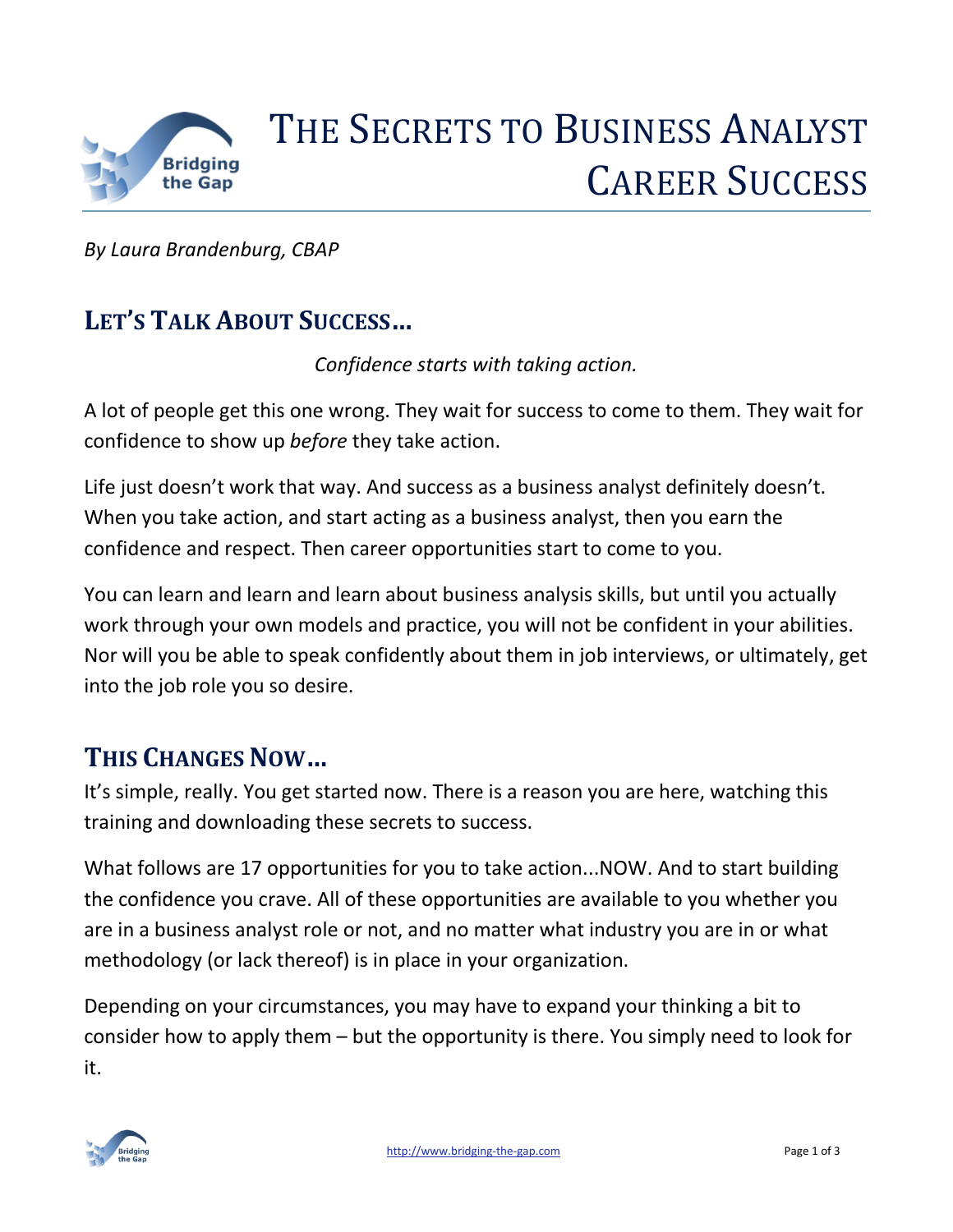# **THE 17 OPPORTUNITIES**

- 1. Create a process flow diagram for a business process you do today, or an unclear area of requirements on a project.
- 2. Review the process flow diagram with one other person involved in the process.
- 3. Identify 3 questions about a process. Ask someone these questions.
- 4. Schedule a meeting to discuss improvements to a process.
- 5. Analyze the software requirements for a software application you use.
- 6. Submit an improvement or feature request for a piece of software.
- 7. Mock up a wireframe (you can use pen and paper) showing what the feature request might look like.
- 8. Before starting your next assignment, ensure you understand the problem to be solved. If you don't, ask questions to clarify the importance of the work.
- 9. When receiving an ambiguous assignment, clearly document the work to be done, your approach, and what you expect the output to look like. Send this for review.
- 10. Start a glossary. Define 10 terms commonly used (and misused).
- 11. Draw a system context diagram showing how the different systems you use share information.
- 12. Talk to someone outside your department. Seek to understand their role, the systems they use, the benefits of their work, and the challenges they face.
- 13. The next time an issue pops up, volunteer to schedule a discussion to resolve it. Be sure to clarify the problem to be solved, explore potential solutions, facilitate a collaborative working meeting, and document your results in meeting notes and follow-up communication.
- 14. Analyze your business analysis process for potential improvements. Pay careful attention to areas you can streamline, and create less documentation instead of more.
- 15. Use active listening techniques to paraphrase what you heard, and clarify that you understand. Do this in ANY conversation. It's especially useful in new subject areas.
- 16. Create training documentation for your job role, so someone can replace you and you can move onto work that will increase your fulfillment and salary potential. (This will also involve analyzing a business process!)
- 17. When in doubt, ask a question.